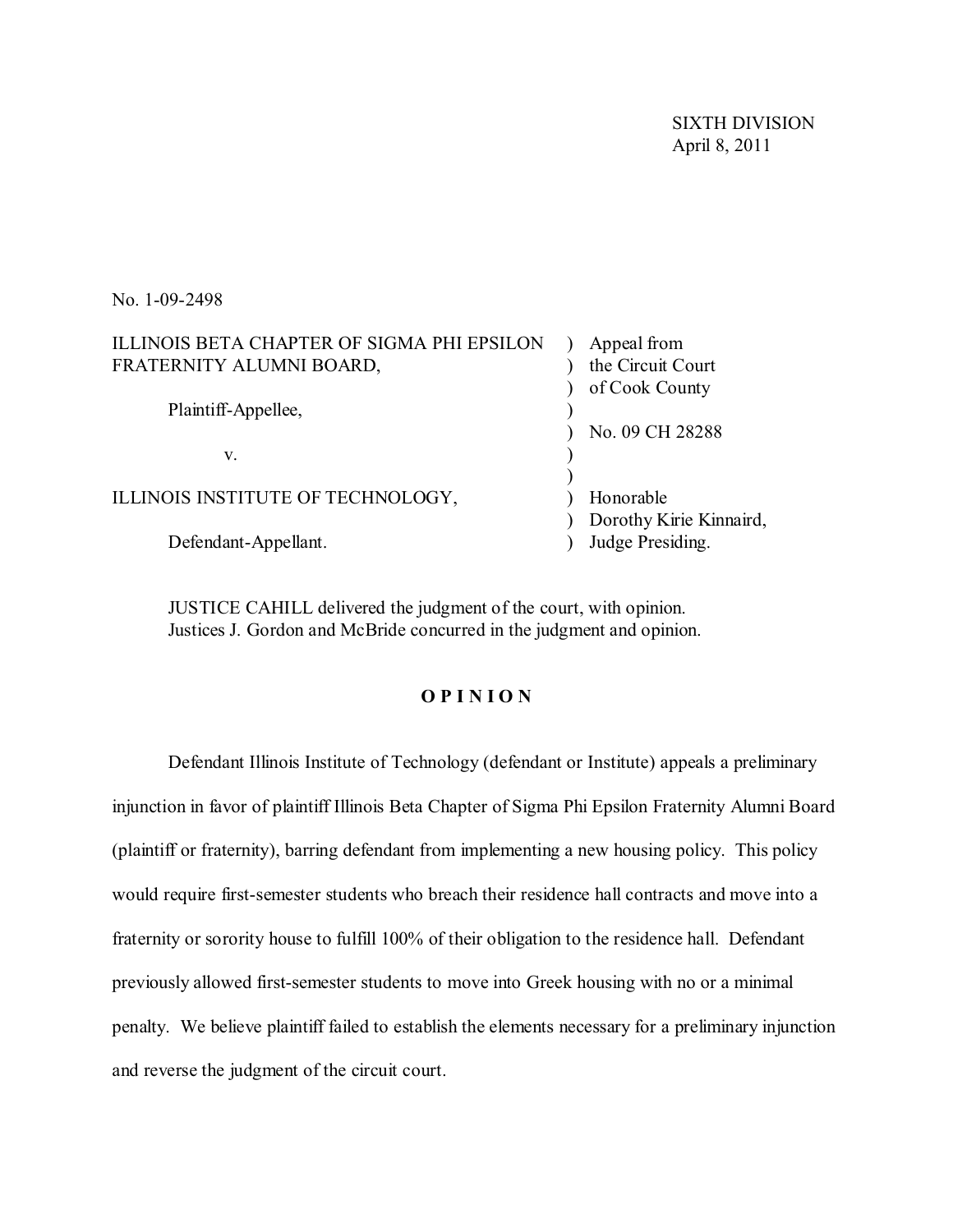In early 2009, defendant began developing a policy known as the "Greek Move Policy." Defendant held a series of meetings with fraternities and sororities, including plaintiff, who provided feedback and suggestions. Defendant finalized the policy and planned to implement it for the 2009-10 academic year. The policy provided, among other things, that first-semester students who pledged a fraternity or sorority in the first week of classes would not be freely released from their residence hall contracts if they chose to move into Greek housing. Students who wished to move into Greek housing in the second semester would be freely released from their contracts. Defendant requires incoming first-semester students to either sign a residence hall contract or live at home if they are within commuting distance.

Plaintiff sought declaratory and injunctive relief, alleging it would suffer irreparable harm if the new policy were enforced. Plaintiff alleged that under an agreement between plaintiff and defendant in 1964, plaintiff had the right to designate first-semester students to live in the fraternity house and the new policy would violate this right. Section 13 of the 1964 agreement states: "[T]he Institute will not unreasonably refuse so to assign [to the fraternity house] any men students in good standing regularly enrolled in a department or departments of the Institute who shall be so designated by the [fraternity]." Plaintiff argued the new policy constituted an unreasonable refusal by defendant to assign designated students to the fraternity house. Plaintiff sought, among other things, a declaration that the 1964 agreement remained in effect and preliminary and permanent injunctions, compelling defendant to allow first-semester students to live in the fraternity house.

The trial court heard arguments and testimony August 25, 2009. "Bid day," in which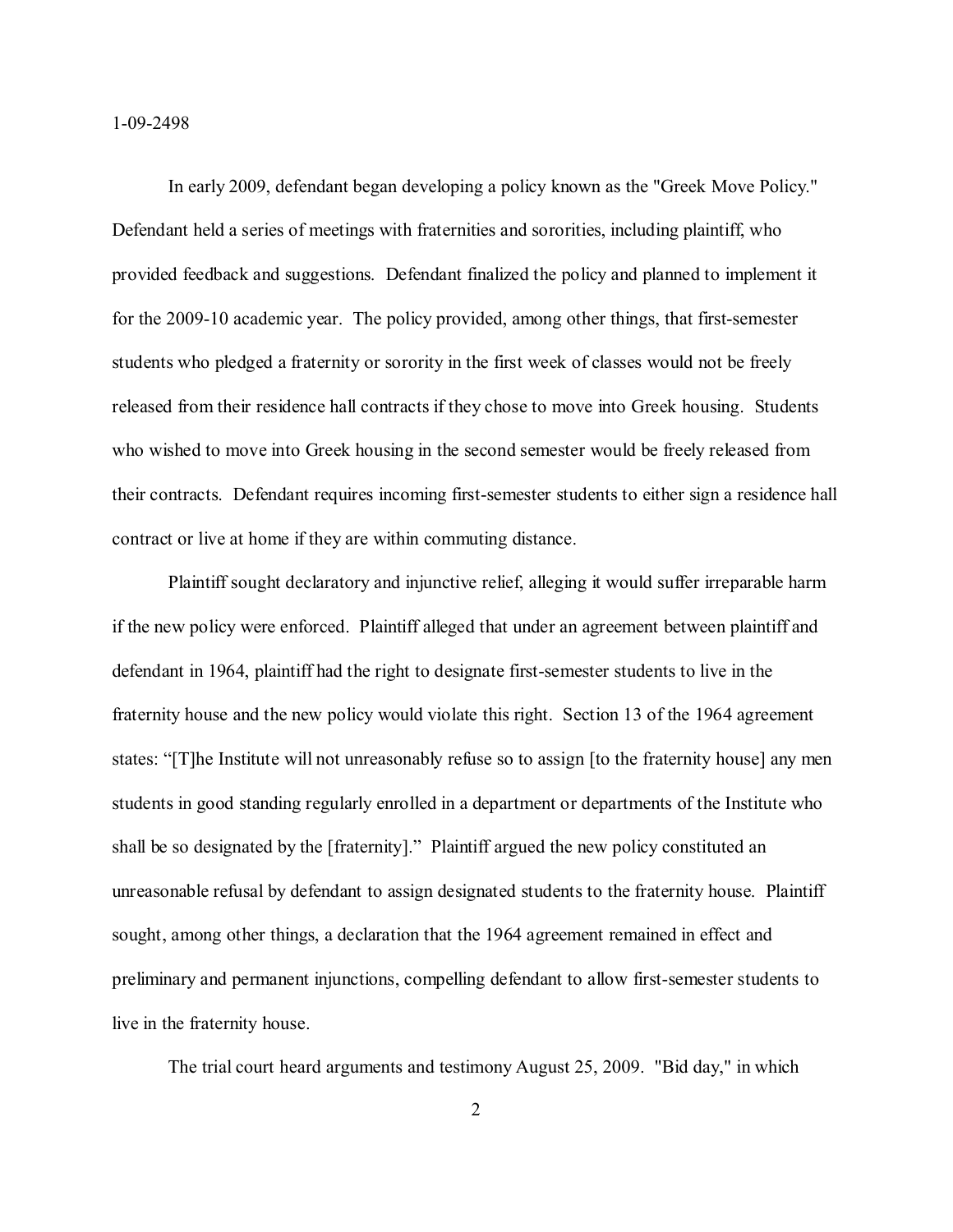students accepted offers from fraternities and sororities, was on or about September 5, 2009.

Joshua James, a junior and a member of the fraternity, testified for plaintiff. James said that when he was an incoming freshman in 2007-08, he moved into an assigned dormitory and was required to go through "rush week" during the first week of classes. James accepted a "bid" to live in plaintiff's fraternity house and moved the next weekend. He testified to the inconvenience of this arrangement. James described the academic benefits of living in the fraternity house and participating in the fraternity's positive "balanced man," "sound mind," and community service programs. James described the fraternity's bonding programs and opined that his bonds were stronger with fraternity members who lived in the house than with members who lived outside the house. On cross-examination, James said the fraternity does not require students to live in the house and he admitted that the beneficial programs were available to members who did not live in the house. James said that as of the date of the hearing on August 25, 2009, no incoming freshmen had yet pledged a fraternity or elected to live in a fraternity house.

William Lowden, a representative of plaintiff's alumni board, testified to the academic and social benefits of fraternity membership. Lowden admitted on cross-examination that members living outside the house can participate in the fraternity programs.

Phillip Vittore, a 1954 pledge, said he was involved in drafting the 1964 agreement. Vittore estimated the new housing policy would cause the fraternity to lose 15 to 20 incoming freshmen and \$140,000 from its operating budget. He said the new policy will "destroy us." Vittore said on cross-examination that members are not required to live in the house but having fewer than 40 residents leads to financial "bleeding from the arteries."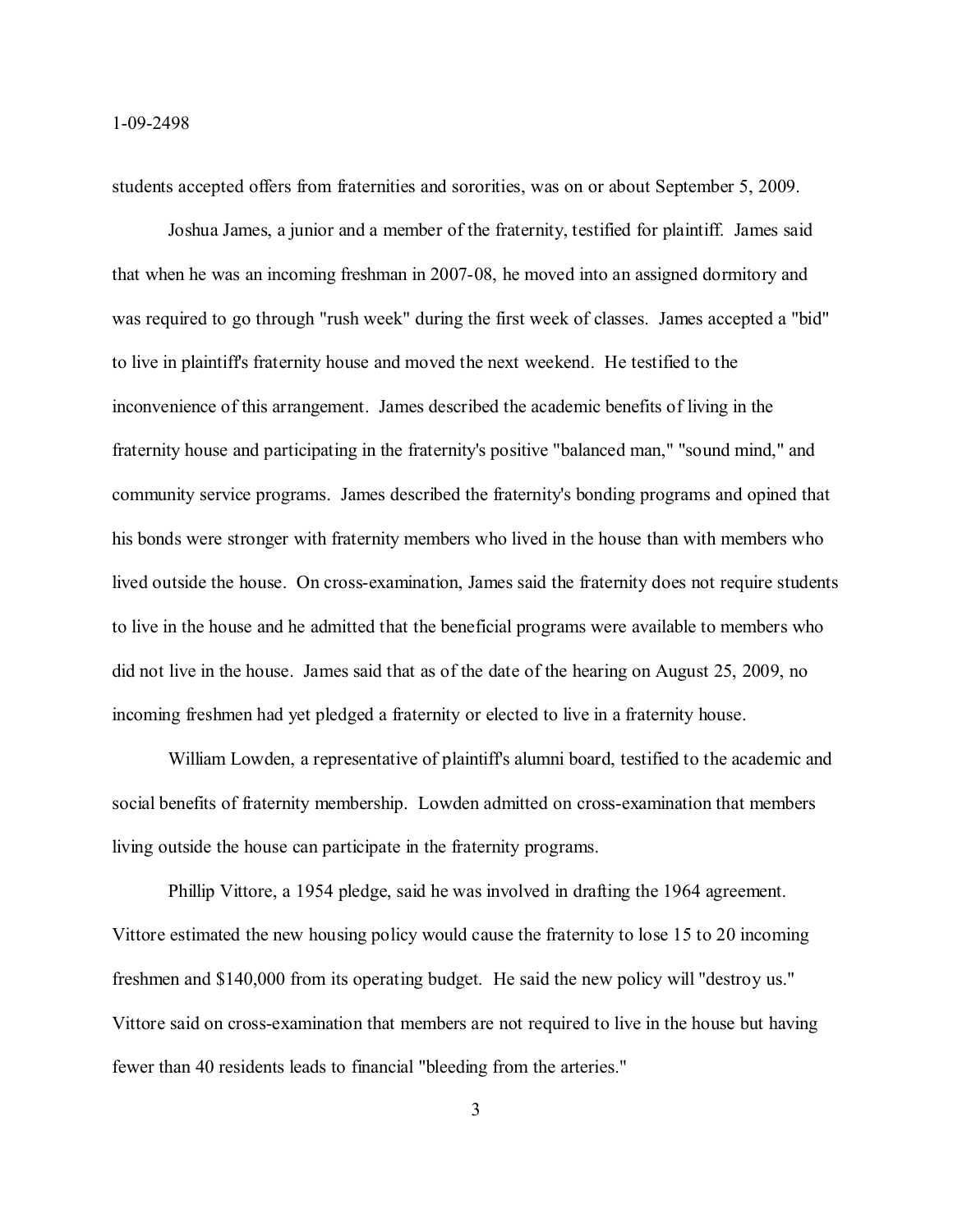Defendant moved for a directed verdict, arguing plaintiff failed to establish a *prima facie* case for an injunction. Defendant further argued the cause was not ripe because there was no evidence that defendant had withheld student designations to move into fraternity houses. Defendant maintained plaintiff's evidence was insufficient because its witnesses all had lived in the fraternity house and its failure to call a member who did not live in the house defeated the argument that irreparable harm occurs if a member does not live in the house. The trial court denied defendant's motion for a directed finding.

Dr. Alan Cramb, the Institute's provost and senior vice-president for academic affairs, testified for defendant. Dr. Cramb said that under the new housing policy, defendant will not waive the financial obligation of a student who moves into a fraternity house in the fall semester after signing a housing contract. Students who decide in the fall to move to a fraternity house in the spring may do so without penalty. Dr. Cramb confirmed that "rush" had not yet occurred for 2009-10 and would take place around September 5, 2009. Dr. Cramb said the Institute plans to enforce all housing contracts, not just the contracts of incoming freshmen who move to fraternity houses. Dr. Cramb said the change was made for financial reasons, including losses in the endowment. Defendant was losing significant revenue when students moved after signing a contract and defendant could not refill the rooms. Dr. Cramb also expressed concern that students were making the major decision to live in a fraternity house within one or two days of starting college. Dr. Cramb said the proposed new policy was discussed with the leaders of sororities and fraternities, including plaintiff, and changes were made based on their concerns. On cross-examination, Dr. Cramb admitted the new policy had major financial implications for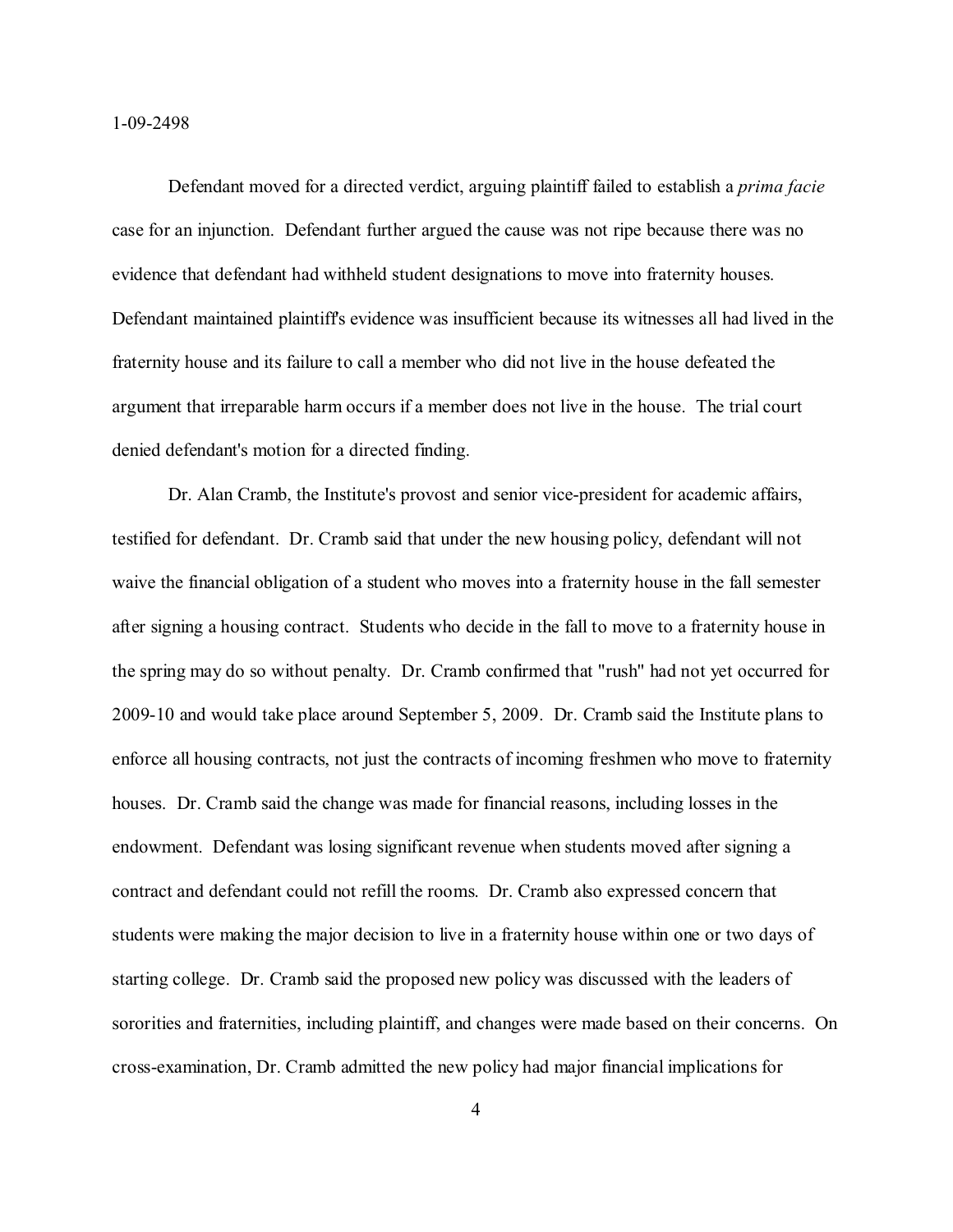sororities and fraternities. The trial court then questioned Dr. Cramb directly, eliciting testimony that a student who moves to a fraternity house after signing a contract to live in a dormitory would have to pay "a few thousand dollars" to fulfill its housing contract while at the same time paying to live in the fraternity house.

Erin Gray, defendant's director of student life, testified that other institutions, including Northwestern, Northern Illinois, Eastern Illinois and Southern Illinois Universities, have policies similar to defendant's Greek Move Policy. On cross-examination, Gray admitted she did not know if the universities had contracts similar to plaintiff's 1964 contract with defendant.

The trial court granted the preliminary injunction, concluding in a written order: (1) plaintiff showed through the evidence, testimony and the 1964 agreement that it had a contractual right in need of protection; (2) plaintiff showed the likelihood of success on the merits; (3) plaintiff showed that irreparable harm would occur without an injunction; (4) plaintiff has an inadequate remedy at law; and (5) the balance of the hardships favors plaintiff.

Defendant appeals under Illinois Supreme Court Rule 307(a)(1) (eff. Feb. 26, 2010) (a party can appeal an interlocutory order "granting, modifying, refusing, dissolving, or refusing to dissolve or modify an injunction"). In an interlocutory appeal under this rule, controverted facts or the merits of the case are not decided. *Bishop v. We Care Hair Development Corp.*, 316 Ill. App. 3d 1182, 1189, 738 N.E.2d 610 (2000). The only question is whether there was a sufficient showing to affirm the order of the trial court. *Bishop*, 316 Ill. App. 3d at 1189. We review an interlocutory appeal under the abuse of discretion standard. *Bishop*, 316 Ill. App. 3d at 1189.

In general, Illinois courts do not intervene in a private institution's right "to enforce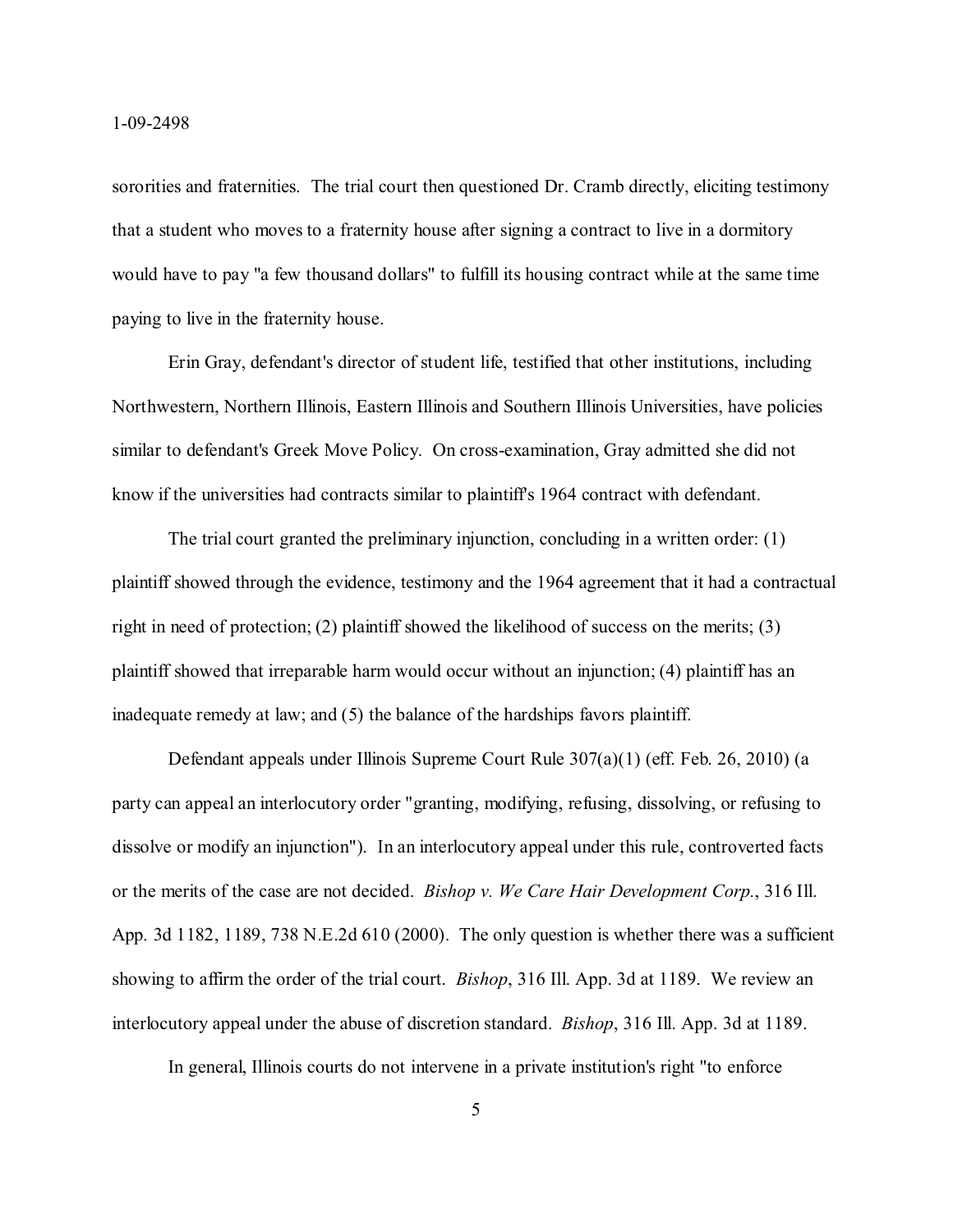reasonable regulations for the proper conduct of the school." *Aronson v. North Park College*, 94 Ill. App. 3d 211, 217, 418 N.E.2d 776 (1981). A preliminary injunction is an extreme remedy to be used only "where an emergency exists and serious harm would result if the injunction is not issued." *Callis, Papa, Jackstadt & Halloran, P.C. v. Norfolk & Western Ry. Co.*, 195 Ill. 2d 356, 365, 748 N.E.2d 153 (2001). "A party seeking a preliminary injunction must establish that (i) a clearly ascertained right in need of protection exists, (ii) irreparable harm will occur without the injunction, (iii) there is not an adequate remedy at law for the injury, and (iv) there is a likelihood of success on the merits." *Callis*, 195 Ill. 2d at 365-66. These four factors must be established before an injunction can be granted. *Hartlein v. Illinois Power Co.*, 151 Ill. 2d 142, 156, 601 N.E.2d 720 (1992). "It is not the purpose of a preliminary injunction to determine any controverted rights or to decide the merits of the case." *Lake in the Hills Aviation Group, Inc. v. Village of Lake in the Hills*, 298 Ill. App. 3d 175, 182, 698 N.E.2d 163 (1998).

Here, plaintiff did not meet the requirements of an injunction because there is an adequate remedy at law if an injury occurs. "Illinois courts have consistently held that money damages are the appropriate remedy for breach of contract." *Lake in the Hills Aviation Group, Inc.*, 298 Ill. App. 3d at 185. "If there is a legal or equitable remedy that will make plaintiff whole after trial, a preliminary injunction should not issue." *Northrop Corp. v. AIL Systems, Inc.*, 218 Ill. App. 3d 951, 954, 578 N.E.2d 1208 (1991). Injunctive relief is disfavored where the gravamen of a complaint is breach of contract and the trial court could award damages if it found a breach occurred. See *Northrop Corp.*, 218 Ill. App. 3d at 954-55.

Here, the gravamen of the complaint is breach of contract and plaintiff may seek damages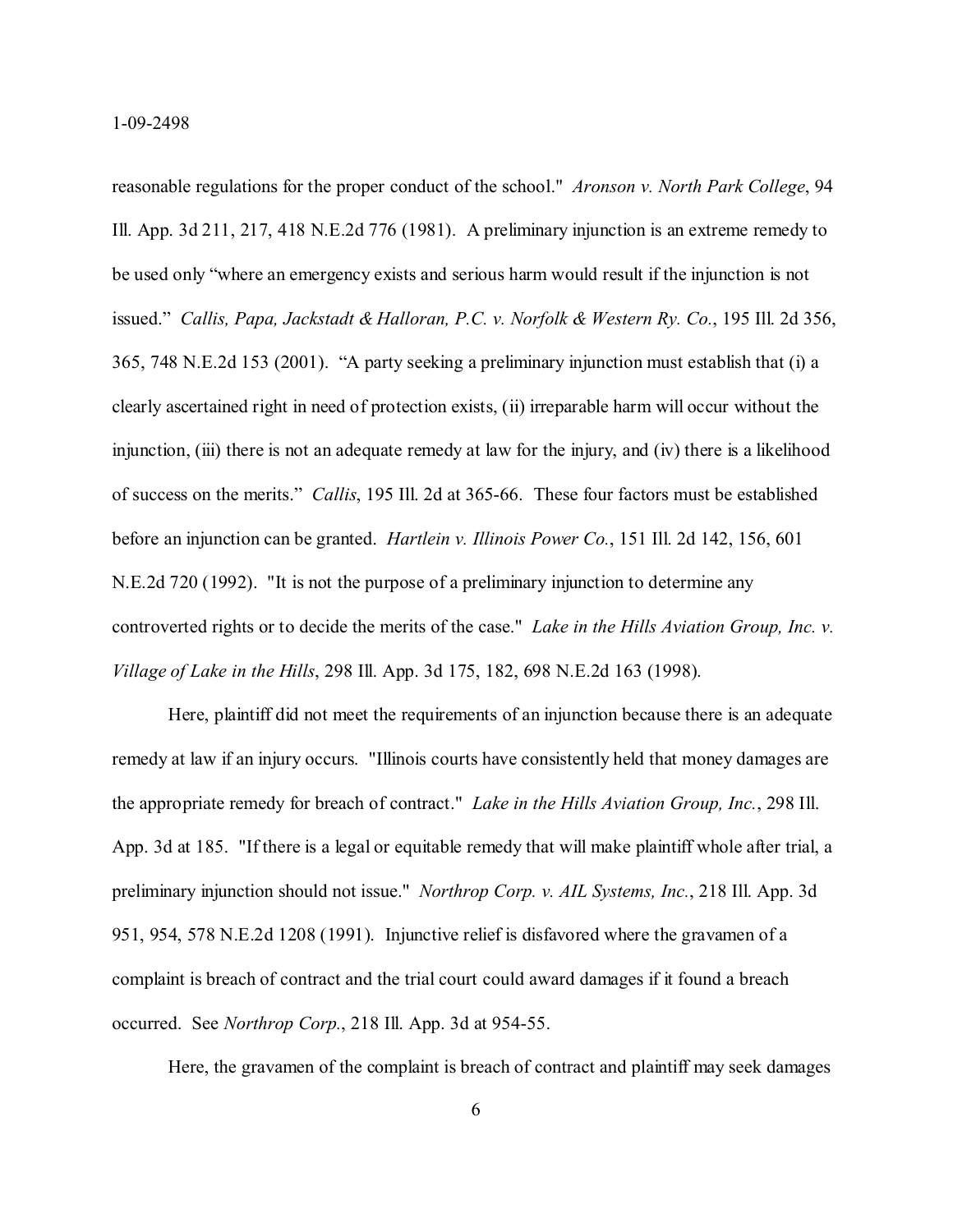if it suffers losses as a result of defendant's Greek housing policy. Plaintiff's argument for injunctive relief was speculation that the policy would cause monetary losses and loss of the opportunity to provide its beneficial services to members who remained in a residence hall to avoid paying the penalty imposed by the new policy. The record shows the fraternity's expected losses from the new policy remain controverted. This is a question of damages properly addressed in a breach of contract action, not in an action for injunctive relief. Plaintiff has an adequate remedy at law and the injunction should not have been issued.

The circumstances here also support the conclusion that this matter was not ripe for judicial consideration. As noted, no students, fraternities or sororities had suffered losses because of the new policy. The rush and bidding processes through which fraternities and students make their selections would not occur until September 5, 2009, more than a week after the injunction was entered. Most of the testimony in support of the fraternity position amounts to little more than anecdotal praise of the benefits that are considered to be part of fraternity life. There is no serious reference in the trial court's oral remarks or written ruling to the legal issues raised and argued by the Institute.

The ripeness doctrine allows courts to avoid premature adjudication and involvement in abstract issues related to administrative policies. *Morr-Fitz, Inc. v. Blagojevich*, 231 Ill. 2d 474, 490, 901 N.E.2d 373 (2008). This doctrine protects parties from judicial interference until the effects of a decision are felt by the challenging parties. *Morr-Fitz, Inc.*, 231 Ill. 2d at 490. A two-part inquiry determines ripeness: (1) whether the issues are fit for a judicial decision; and (2) whether the parties would suffer a hardship if judicial consideration were withheld. *Morr-Fitz,*